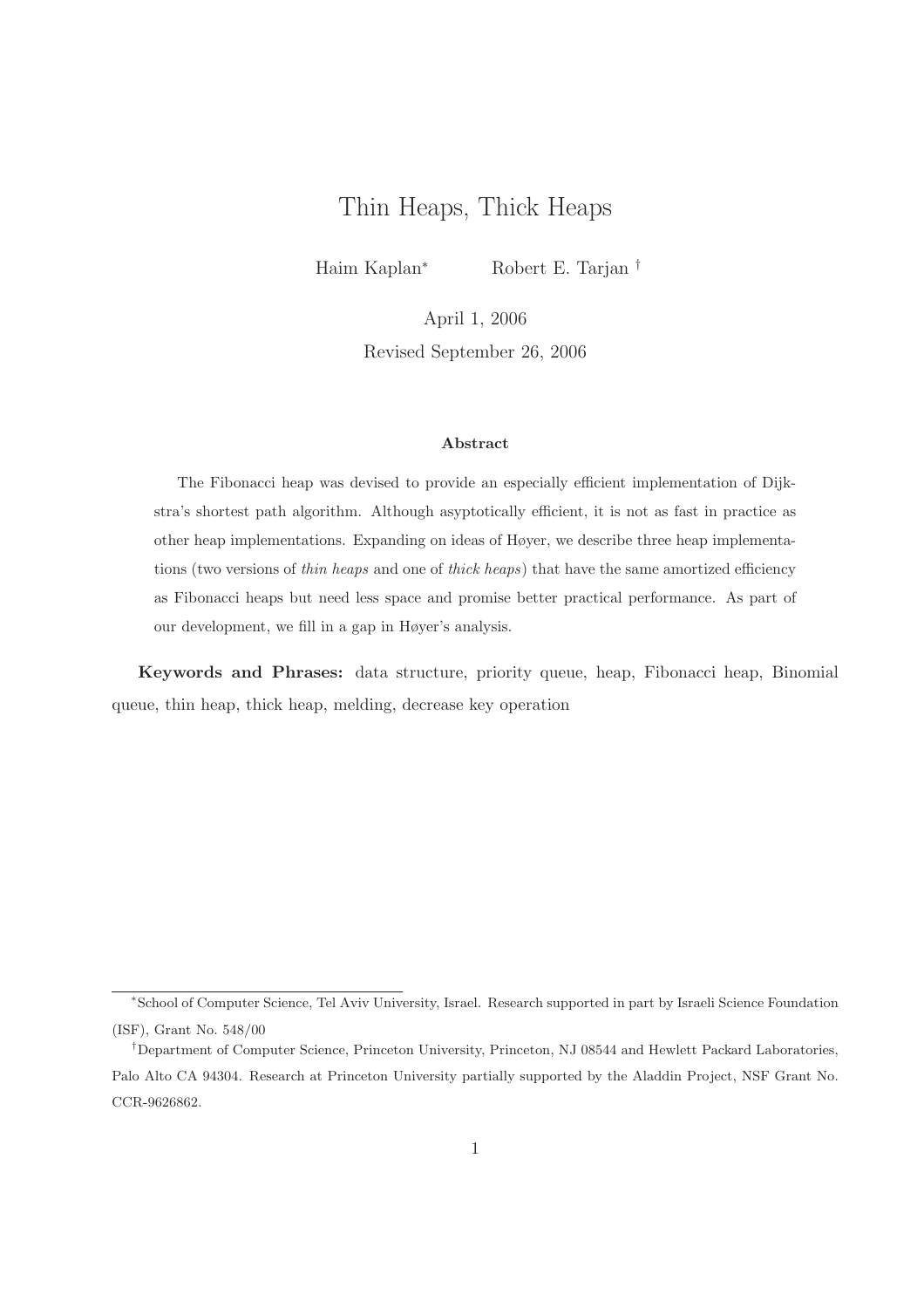#### 1 Introduction

A heap (or priority queue) is an abstract data structure consisting of a set of items, each with a real-valued key, supporting the following operations:

create: Return a new, empty heap.

insert $(x, h)$ : Return the heap formed by inserting item x, with predefined key, into heap h.

 $find-min(h)$ : Return an item in heap h of minimum key.

delete-min(h): Return the heap formed by deleting the item  $\text{find-min}(h)$  from h.

meld( $h_1, h_2$ ): Return the heap formed by taking the union of the item-disjoint heaps  $h_1$  and  $h_2$ .

decrease-key(d, x, h): Decrease the key of item x in heap h by subtracting the non-negative real number d.

 $delete(x, h)$ : Return the heap formed by deleting item x from heap h.

We assume that any given item is in at most one heap at a time and that the operations are allowed to destructively modify their input heaps. In stating bounds, we denote by n the number of items in the heap or heaps input to an operation. We assume a random-access machine [2] or pointer machine [5, 32] model of computation, so that a memory access takes constant time, and we restrict our attention to data structures that use binary comparisons of keys to make decisions. For heap implementations in a hierarchical memory model (in which memory accesses do not necessarily take constant time), see for example various recent papers on so-called cacheoblivious data structures [3, 8, 9]. For heap implementations that use bit manipulation of keys, see [19, 35]. Finally, we assume that in the case of the operations decrease-key(d, x, h) and delete(x, h), the position of item x in heap h is known. Without this assumption, if there are arbitrary meld operations a disjoint set data structure must be maintained to keep track of the partition of items into heaps. The paper [22] addresses the effect on the problem of removing this assumption. Finally, we are interested primarily in amortized efficiency [34], although we make some comments about worst-case efficiency.

Since one can sort by doing n insertions into an initially empty heap followed by n deletemin operations, either insert or delete must have an  $\Omega(\log n)$  amortized running time. Many implementations of heaps [6, 7, 12, 17, 18, 36] achieve a worst-case or amortized  $O(\log n)$  time bound for all the heap operations. One such structure of particular note is the binomial queue of Vuillemin [36], which represents heaps as collections of item-disjoint heap-ordered trees. Binomial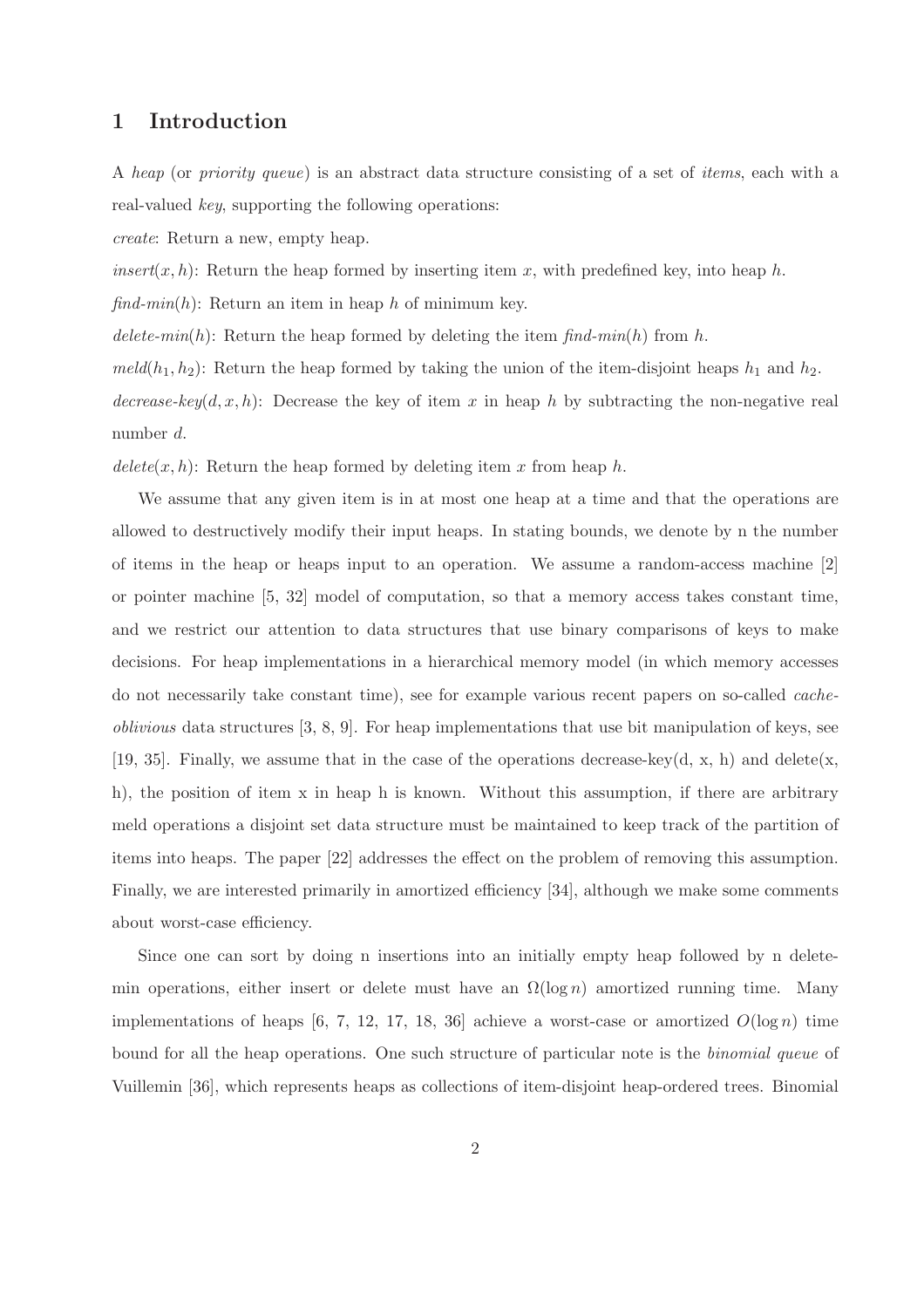queues support all the heap operations in  $O(\log n)$  worst-case time and are quite efficient in practice [10]. Fredman and Tarjan [18] invented a relaxation of binomial queues called Fibonacci heaps that support create, insert, find-min, meld, and decrease-key in  $O(1)$  amortized time, and delete-min and delete in  $O(\log n)$  amortized time. Fibonacci heaps give an efficient implementation of Dijkstra's algorithm and speed up algorithms for undirected and directed minimum spanning trees [18, 20].

Although theoretically efficient in the amortized sense, Fibonacci heaps are not efficient in the worst case, nor are they as fast or as space-efficient in practice as other heap implementations. A straightforward implementation of Fibonacci heaps needs four pointers per node: a parent pointer, left and right sibling pointers, and a first (leftmost) child pointer. One would prefer an implementation needing only three (or less) pointers per node. More recent work has addressed these issues, among others. Fredman, et al. [17] introduced pairing heaps, a self-adjusting variant of Fibonacci heaps. Pairing heaps support all the heap operations in  $O(\log n)$  amortized time. They were conjectured to support decrease-key in  $O(1)$  amortized time, but recent work shows that the amortized time of decrease key is  $O(2^{2\sqrt{\log \log n}})$  [27] but  $\Omega(\log \log n)$  [15]. Nevertheless, pairing heaps perform quite well in practice [29]. Driscoll et al. [12] proposed two forms of relaxed heaps, which like Fibonacci heaps are variants of binomial heaps. Both data structures give a processorefficient parallel implementation of Dijkstra's shortest path algorithm. Rank relaxed heaps have the same amortized time bounds as Fibonacci heaps. Run relaxed heaps support create, find-min, and decrease-key in  $O(1)$  worst-case time, and delete-min, delete, and meld in  $O(\log n)$  worst-case time. Brodal [7], improving on earlier work [6], obtained a (very complicated) heap implementation with the same worst-case time bounds as run relaxed heaps but with the worst-case time bound for meld improved to  $O(1)$ . Elmasry improved the bound on comparisons for Fibonacci heaps by a constant factor [13] and examined [14] versions of pairing heaps, skew heaps [28], and skew-pairing heaps [16] that use multiway linking instead of binary linking. Fat heaps [23] are an earlier data structure that uses a similar idea. Takaoka [30, 31] used another form of multiway linking in his 2-3 heaps [31] and trinomial heaps [30].

Although the structures mentioned above improve on Fibonacci heaps in various ways, only pairing heaps are as simple conceptually as Fibonacci heaps, but pairing heaps are less-efficient theoretically. Our goal in this paper is to explore variants of Fibonacci heaps that use less space and are likely to be more efficient in practice, but that retain the theoretical amortized performance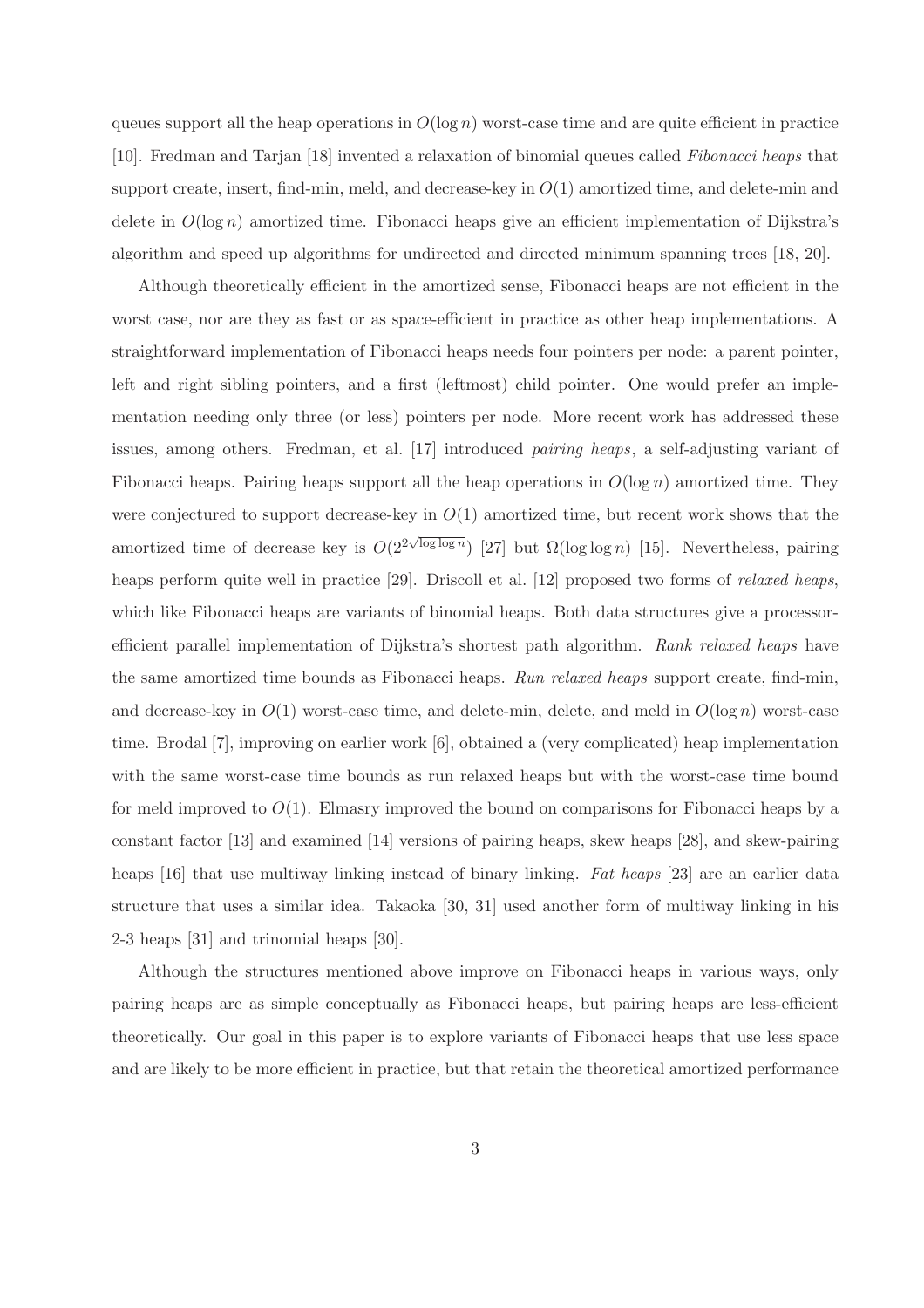of Fiobonacci heaps. Interesting work along these lines was done by Peterson [26] and Høyer [21]. They both represented a heap by a half-ordered binary tree instead of a heap-ordered forest. The two representations are equivalent; the standard mapping [24] between rooted forests and binary trees maps heap order to half order, as Høyer notes. Peterson's structure is based on half-ordered AVL-trees [1]; Høyer investigates structures related to half-ordered red-black trees [4, 25, 33]. The simplest of these structures are Høyer's one-step heaps.

Our development proceeds independently of Peterson's and Høyer's. We start with the observation that the extra pointer in Fibonacci heaps is the parent pointer, which is needed because of the way decrease-key operations work. A decrease-key operation can cause a node and its subtree to be cut from its parent, and can further result in a sequence of cascading cuts, in which each of a sequence of ancestors is cut from its parent. We consider implementing decrease-key in a way that takes advantage of the ordering of siblings in a heap-ordered tree representing a heap: instead of proceeding from a child to its parent, we proceed from a node to its left sibling, proceeding to its parent only if it has no left sibling. With such a method we need parent pointers only for first children, saving a pointer per node. In Section 2 we describe thin heaps, a variant of Fibonacci heaps that use this idea. An early version of this section appeared in a technical report [23]. In Section 3 we describe an alternative implementation of decrease-key for thin heaps that does only one cut per decrease-key (but has an extra subcase). We also describe a related structure, thick heaps. Thick heaps turn out to be isomorphic to Høyer's one-step heaps by the heap-ordered forest to half-ordered tree mapping. In the process of our development we fill in a gap in Høyer's analysis; we also find that Høyer allows more flexibility in the definition of his structure than can in fact occur. We conclude in Section 4 with some variants and extensions. We intend our work to provide not only new variants of Høyer's structure but additional insights and a clear, concise exposition.

# 2 Thin heaps

We define binomial trees inductively, as follows. A binomial tree of rank 0 is a single node. For any positive integer k, a binomial tree of rank k consists of two binomial trees of rank  $k - 1$  linked so that the root of one becomes the first child of the root of the other. (See Figure 1.) A binomial tree of rank k contains exactly  $2^k$  nodes, and its root has exactly k children.

Every tree in a thin heap is a binomial tree, each of whose nodes may be missing its first child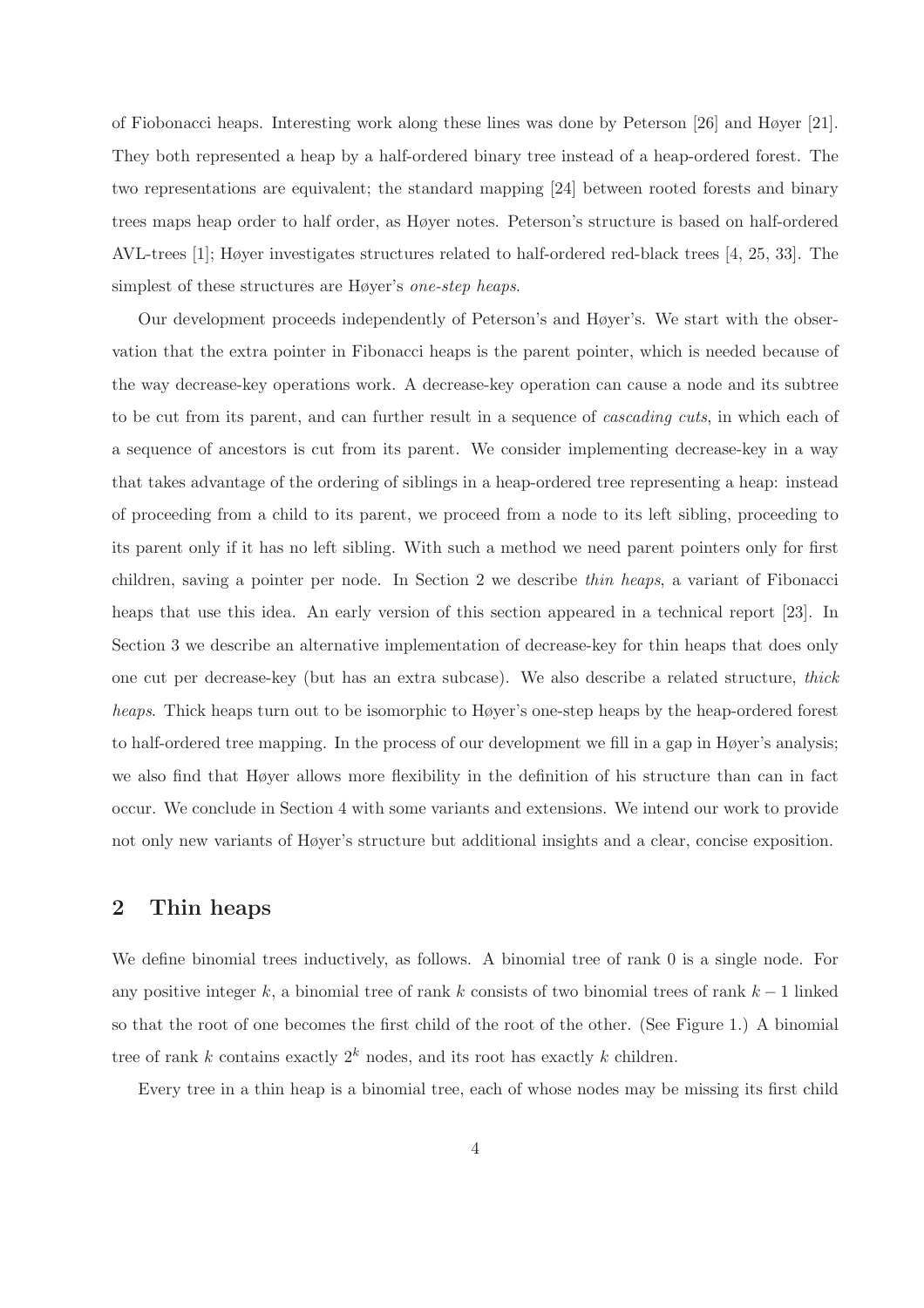

Figure 1: Binomial Trees.

and the subtree rooted there. More formally, a *thin tree* is an ordered tree, each of whose nodes has a non-negative integer *rank*, with the following three properties.

(1) The children of a node with k children have ranks  $k-1, k-2, \ldots, 0$ , from first to last.

(2) A node with k children has rank k or  $k + 1$ . We call the node *normal* in the former case and thin in the latter case.

(3) The root is normal.

The rank of a thin tree is the rank of its root. A thin tree all of whose nodes are normal is a binomial tree, and vice-versa. Analogously to binomial trees, if we link two thin trees of equal rank by making the root of one tree the new first child of the root of the other and adding one to the rank of the single remaining root, then the result is a thin tree. Thin trees have the same size bound as the trees in Fibonacci heaps, given by the following lemma, whose proof is more direct than that for Fibonacci heaps.

**Lemma 1.** A node with k children in a thin tree has at least  $F_{k+1} \geq \phi^k$  descendants, including itself, where  $F_k$  is the  $k^{th}$  Fibonacci number, defined by  $F_0 = 1$ ,  $F_1 = 1$ ,  $F_k = F_{k-2} + F_{k-1}$  for  $k \geq 2$ , and  $\phi = (1 + \sqrt{5})/2$  is the golden ratio.

*Proof.* The inequality  $F_{k+1} \ge \phi^k$  is well-known [24]. We prove by induction on k that a node with k children in a thin tree has at least  $F_{k+1}$  descendants. This is obvious for  $k = 0, 1$ . Suppose  $k \geq 2$ , let x be a node with  $k$  children in a thin tree, and consider the subtree rooted at  $x$ , which is itself a thin tree. Cutting the link between  $x$  and its first child and decreasing the rank of  $x$  by one results in two thin trees, one whose root x has  $k-1$  children and the other whose root has  $k-1$  or  $k-2$ children, by  $(1)$  and  $(2)$ . By the induction hypothesis, the original number of descendants of x is at least  $F_k + \min\{F_k, F_{k-1}\} \ge F_{k+1}.$  $\Box$ 

A heap-ordered tree is a rooted tree each of whose nodes has a real-valued key, satisfying heap order: no child has key smaller than that of its parent. A *thin heap* is a set of node-disjoint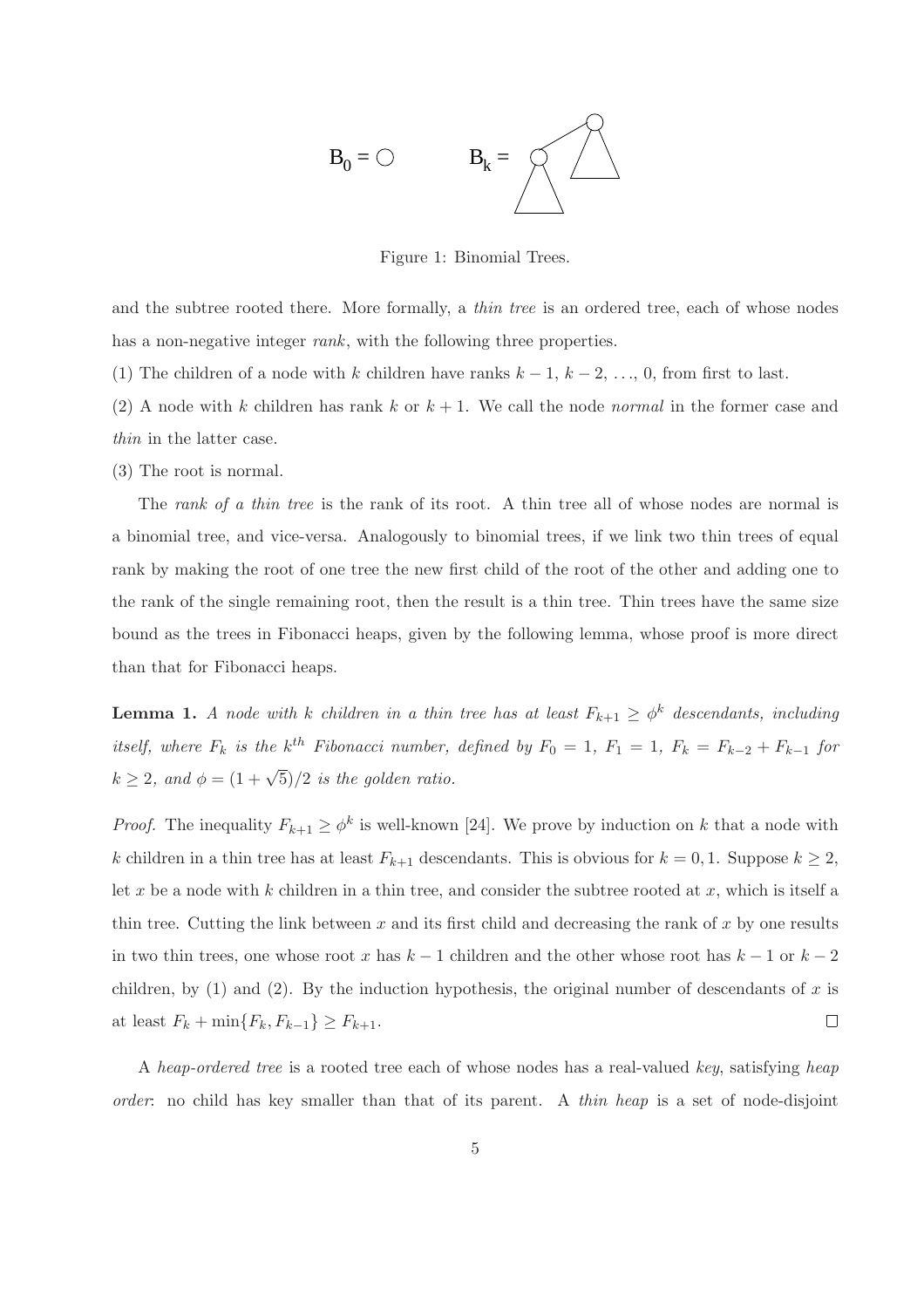heap-ordered thin trees whose nodes are the heap items. Maintenance of the following data allows efficient performance of the heap operations on thin heaps:

- (a) a singly-linked circular list of the tree roots, with a root of minimum key first;
- (b) for each node, a doubly-linked list of its children;
- (c) for each first child, its parent;
- (d) for each node, its rank.

To maintain this data, an integer (the rank) and three pointers per node suffice: one to the first child; one to the right sibling, or next root if the node is a root; one to the left sibling, or parent if the node is a first child. This representation supports constant-time linking of two thin trees given their roots, as well as constant-time tests of whether a node is thin, whether a node is a root, and whether a node is a first child: a node is thin iff its rank is two more than that of its first child, a root iff its left sibling/parent pointer is null, and a first child iff it is the first child of the node indicated by its left sibling/parent pointer. One could also mark nodes as being thin or not; although this is redundant information, storing it explicitly will speed up testing for thinness.

We perform create, insert, find-min, meld, delete-min, and delete on thin heaps exactly as on Fibonacci heaps. Specifically, to perform *create*, return a null pointer. To perform *insert* $(x, h)$ , make a new thin tree with the single node x, and insert x into the root list of h, in second or first position depending on whether its key is larger than that of the old first root or not. Return the modified heap. To perform  $\text{find-min}(h)$ , return the first root of h. To perform  $\text{meld}(h_1, h_2)$ , combine the root lists of  $h_1$  and  $h_2$  into a single list, whose first root is the first root of  $h_1$  or the first root of  $h_2$ , whichever has smaller key, breaking a tie arbitrarily. Return the new heap.

To perform delete-min(h), remove from h the first root of h, say x, and make each child of x normal if it is not by reducing its rank by one. Then combine the list of children of x with the list of roots of h other than x, and repeat the following *linking step* until it no longer applies: link two trees of equal rank by making the root of larger key the new first child of the root of smaller key (breaking a tie arbitrarily) and increasing the rank of the new root by one. Once there are no two trees of equal rank, form a list of the remaining roots, choosing a root of minimum key to be the first on the list. Return the modified heap. One can find links to perform in  $O(1)$  time per link by using a temporary array indexed by rank to store tree roots. See [18]. Alternatively, one can avoid the use of random-access memory and implement delete-min (and all the other operations) on a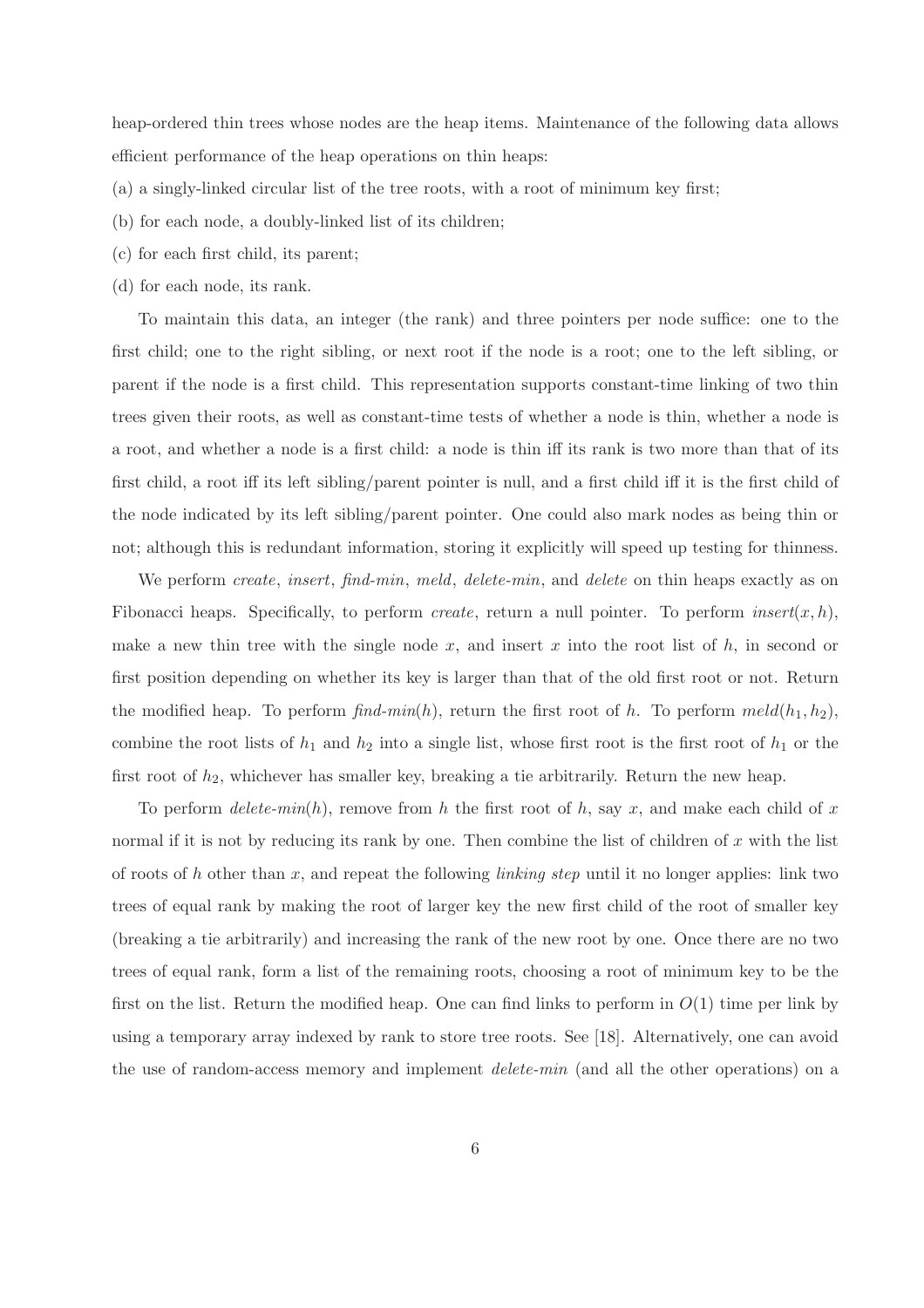pointer machine by having each node of rank  $k$  point to a global *rank node* for rank  $k$ , and having the rank node for k point to the rank nodes for  $k + 1$  and  $k - 1$ . During a delete-min each rank node points to a root of the corresponding rank, or to null.

Perform a  $delete(x, h)$  as  $delete-min(decrease-key(\infty, x, h)).$ 

The implementation of the last heap operation, *decrease-key*, differs from its implementation on Fibonacci heaps. A decrease-key on a Fibonacci heap can cause a sequence of cascading cuts, in which successive links along a path of ancestors are cut. A *decrease-key* on a thin tree can cause a sequence of cuts, but only of first children; between such cuts, rank reduction can occur, and the sequence can end with a restructuring step in which a child becomes a sibling of its parent.

Specifically, to perform  $decrease \cdot key(d, x, h)$  on a thin heap, begin by subtracting d from the key of x. If x is a first child whose key remains no less than that of its parent, the *decrease-key* is done. Otherwise, if x is a root, complete the *decrease-key* by making x the first root of h if its key is now smaller than the previous minimum. If, on the other hand, x is not a root, let  $y$  be the left sibling of x, or the parent if it is a first child. Cut the link between x and its parent by removing x from the list of children containing it, making it a new tree root. Make x normal if it is not, and add  $x$  to the list of roots, in first or second position depending on whether its key is smallest or not.

Cutting at x may violate  $(1), (2),$  or  $(3)$  at y. Repeat the following repair step, which repairs the violation at y but may create a new violation at the left sibling or parent of  $y$ , until there is no new violation. (See Figure 2.) Then return the modified heap.

#### Repair Step

- **Case 1.** Violation of (1): node y has rank two greater than that of its next sibling, or has rank 1 and no next sibling.
	- **Case 1a.** Node y is thin. Reduce the rank of y by one, repairing the violation and making y normal. Replace  $y$  by its left sibling, or by its parent if it is a first child, and check for a violation at the new  $y$ .
	- **Case 1b.** Node y is normal. Remove the first child of y, say w, and insert w after y in the list of children containing y. This makes node y thin but repairs the violation without creating a new violation.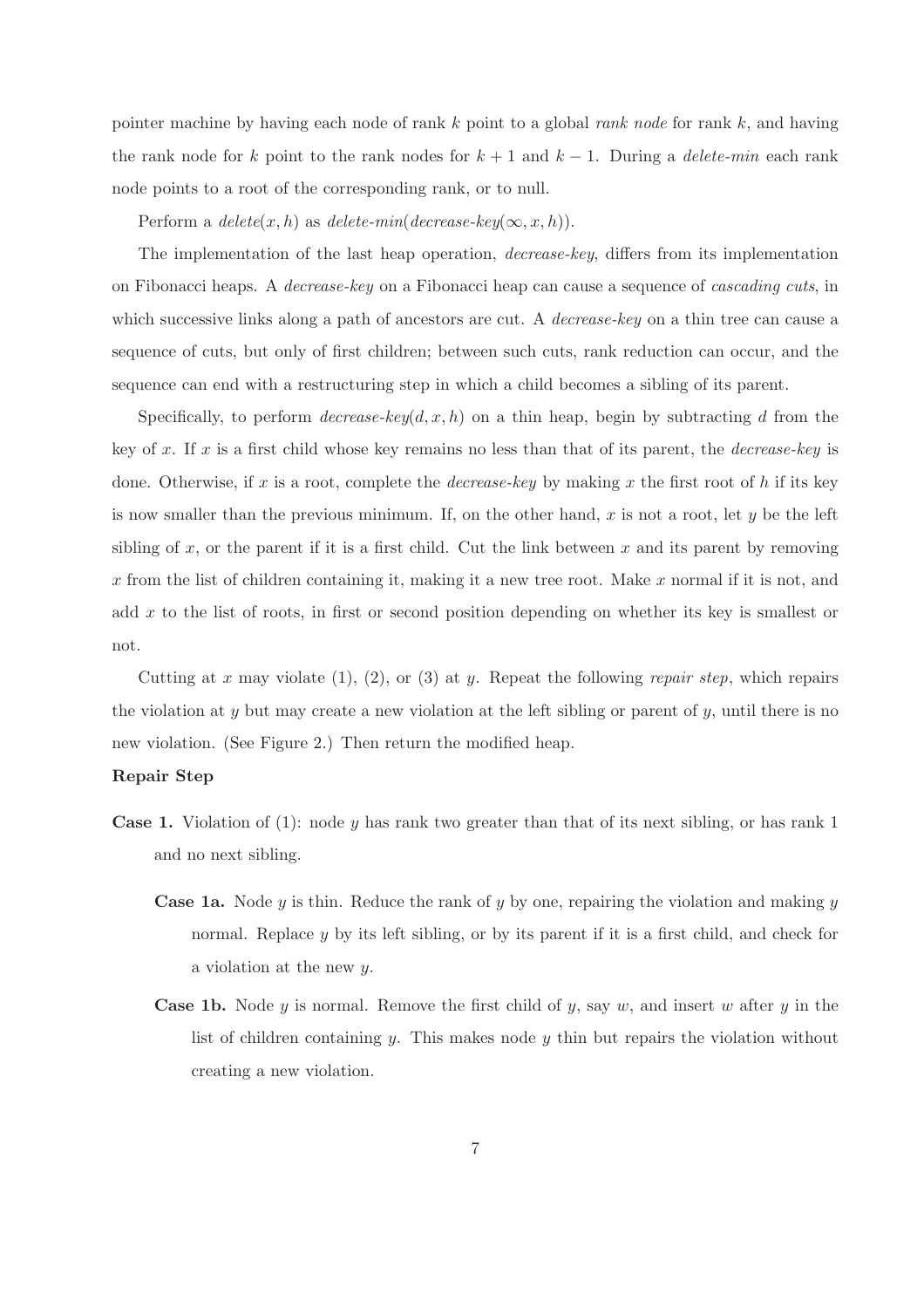- **Case 2.** Violation of (2): node y has rank three greater than that of its first child, or has rank two and no children. Decrease the rank of  $y$  by two, repairing the violation and making  $y$ normal. Let  $z$  be the left sibling of  $y$ , or its parent if  $y$  is a first child. Remove  $y$  from the list of children containing it, and add  $y$  to the root list in the second position. Replace  $y$  by z and check for a violation at the new y.
- **Case 3.** Violation of  $(3)$ : node y is a thin root. Make y normal by decreasing its rank by one.



Figure 2: Nonroot repair step for thin heaps. In Cases 1a and 1b, node  $v$  is the right sibling (if it exists) of node y.

It is straightforward to verify that decrease-key produces a valid thin heap. Note that a node loses at most one child during a *decrease-key*, which means that a root, which is initially normal, can become thin and violate  $(3)$ , but can never violate  $(2)$ . This means that node y in Case 2 is always a nonroot.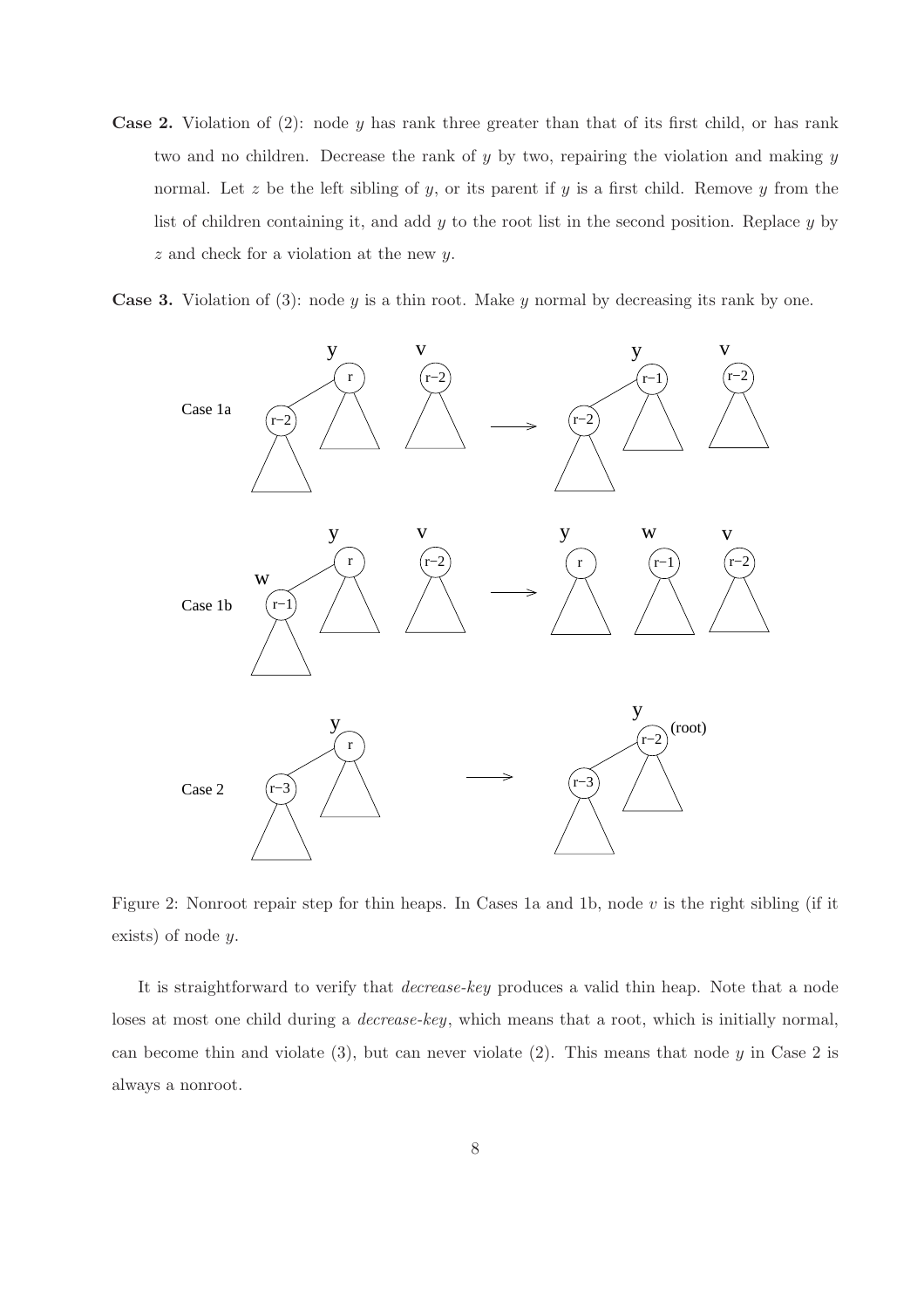The amortized analysis of thin heaps is virtually the same as the analysis of Fibonacci heaps, with thin nodes in thin heaps taking the place of marked nodes in Fibonacci heaps [18]. We use the potential function technique [34]. Assign to each possible collection of node-disjoint thin heaps a non-negative integer potential equal to the number of trees plus twice the number of thin nodes. Define the amortized time of a heap operation to be its actual time plus the net increase in potential caused by the operation. Then the total actual time of an arbitrary sequence of heap operations, starting with no heaps, is at most the sum of the amortized times of the operations [34].

Both the actual and the amortized times of find-min, insert, and meld are  $O(1)$ : an insertion increases the number of trees and hence the potential by one; the other operations do not change the potential. If we charge one unit of time for each linking step, the amortized time of a delete-min operation is at most a constant times the maximum node rank, because each linking step reduces the potential by one and the remaining time spent in  $delete-min$  is bounded by a constant times the maximum rank. By Lemma 1, the maximum rank in an n-node thin heap is at most  $\log_{\phi} n$ , which means that the amortized time of delete-min is  $O(\log n)$ .

To analyze decrease-key, let us charge one unit of time for each repair step. Each repair step except the last makes a thin node normal and may create a new tree, for a potential drop of one. The initial cut and the last repair step take  $O(1)$  time and increase the potential by at most three (at most one for the cut and two for the repair step), resulting in an overall amortized time of  $O(1)$  for *decrease-key*. The amortized time of *delete* on an n-node heap is  $O(\log n)$ , since it is a decrease-key followed by a *delete-min.* 

Thus we obtain the following theorem:

Theorem 2. Beginning with no thin heaps and performing an arbitrary sequence of heap operations, if we charge each delete-min and delete on an n-node heap  $O(\log n)$  amortized time and each other operation  $O(1)$  amortized time, then the total time is at most the total amortized time.

The worst-case time of a *decrease-key* operation on an n-node thin heap is  $O(\log n)$ , because each successive violation occurs at a node of higher rank. In contrast, a single decrease-key on an n-node Fibonacci heap can take  $\Omega(n)$  time, as one can show by modifying the solution to exercise 20.4-1 on page 496 of [11].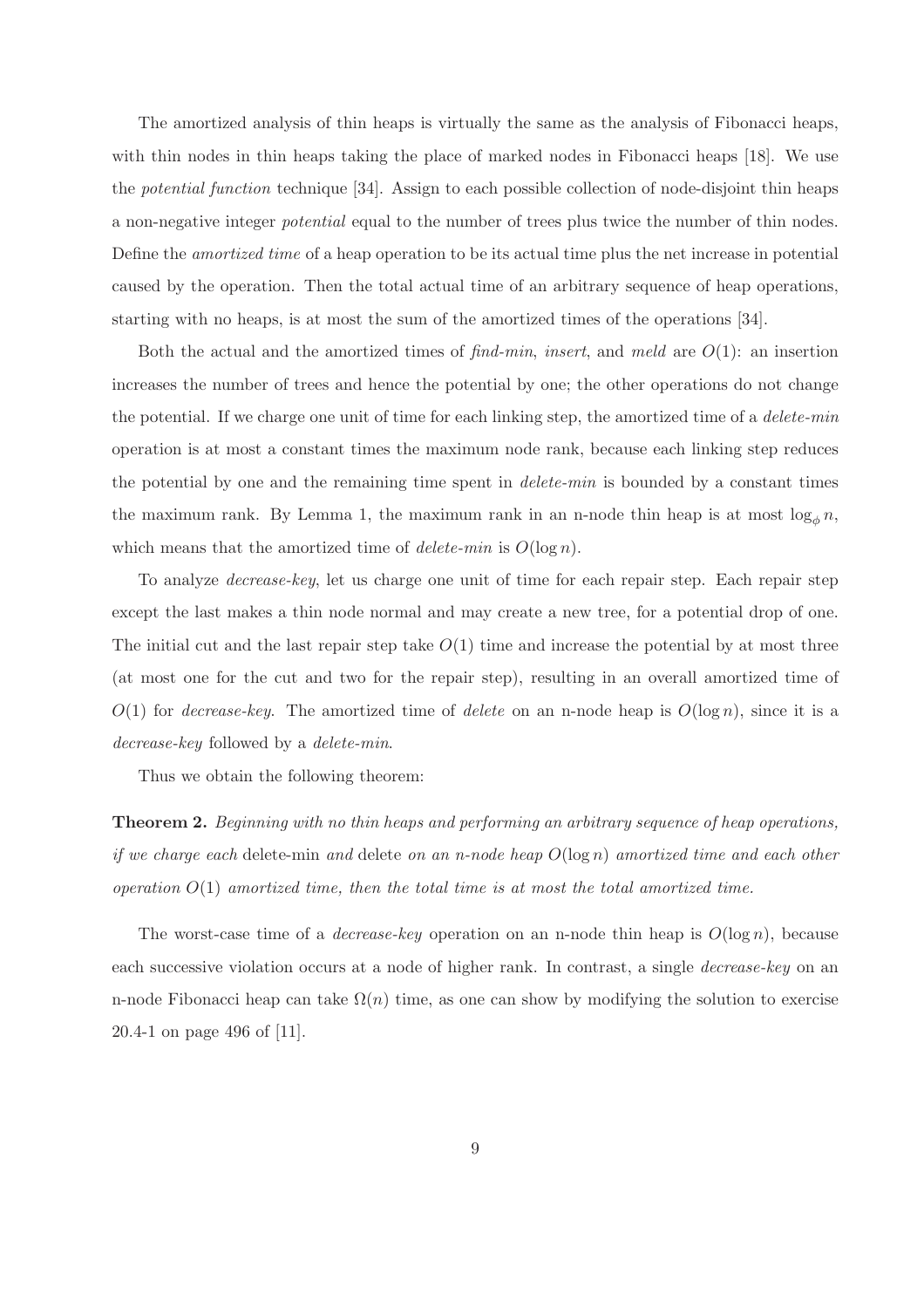### 3 From thin heaps to thick heaps

As on a Fibonacci heap, a *decrease-key* operation on a thin heap can in the worst case take more than one cut. By modifying Case 2 of decrease-key, however, we can avoid all but the first cut, the one at the node whose key decreases. Specifically, we replace Case 2 by the following variant (see Figure 3):

- **Case 2'.** Violation of  $(2)$ : node y has rank three greater than that of its first child, or has rank two and no children. Let  $w$  be the right sibling of node  $y$ .
	- **Case 2'a.** Node w is normal. Increase the rank of w by one, decrease the rank of y by one, and swap  $y$  and  $w$  in the list of children containing them. This makes both  $y$  and  $w$  thin and repairs the violation without creating a new violation.
	- **Case 2′b.** Node w is thin. Let z be the left sibling of y, or its parent if y has no left sibling. If y has key no less than that of w, remove y from the list of children containing it and make it the new first child of  $w$ ; decrease the rank of  $y$  by two.

If, on the other hand,  $y$  has key less than that of  $w$ , remove  $w$  from the list of children and make it the new first child of  $y$ ; decrease the ranks of both  $w$  and  $y$  by one. (In either case, both y and w become normal.) Finally, replace y by z and check for a violation at the new y.

As with the original implementation, it is straightforward to verify that this implementation of decrease-key produces a valid thin heap. The amortized analysis is similar, except that a smaller potential function suffices. Specifically, we define the potential of a collection of thin heaps to be the number of trees plus the number of thin nodes. The only non-terminating cases in *decrease-key*, Case 1a and Case 2′b, reduce the potential by one and two respectively. The rest of the analysis is the same as in Section 2. Thus we obtain Theorem 2 for thin heaps with the alternative decrease-key implementation.

We can also try to improve thin heaps by reducing the number of children of each node. We can in fact do this by replacing property (2) with the following alternative:

(2') A node with k children has rank k or  $k-1$ . We call the node *normal* in the first case and *thick* in the latter case.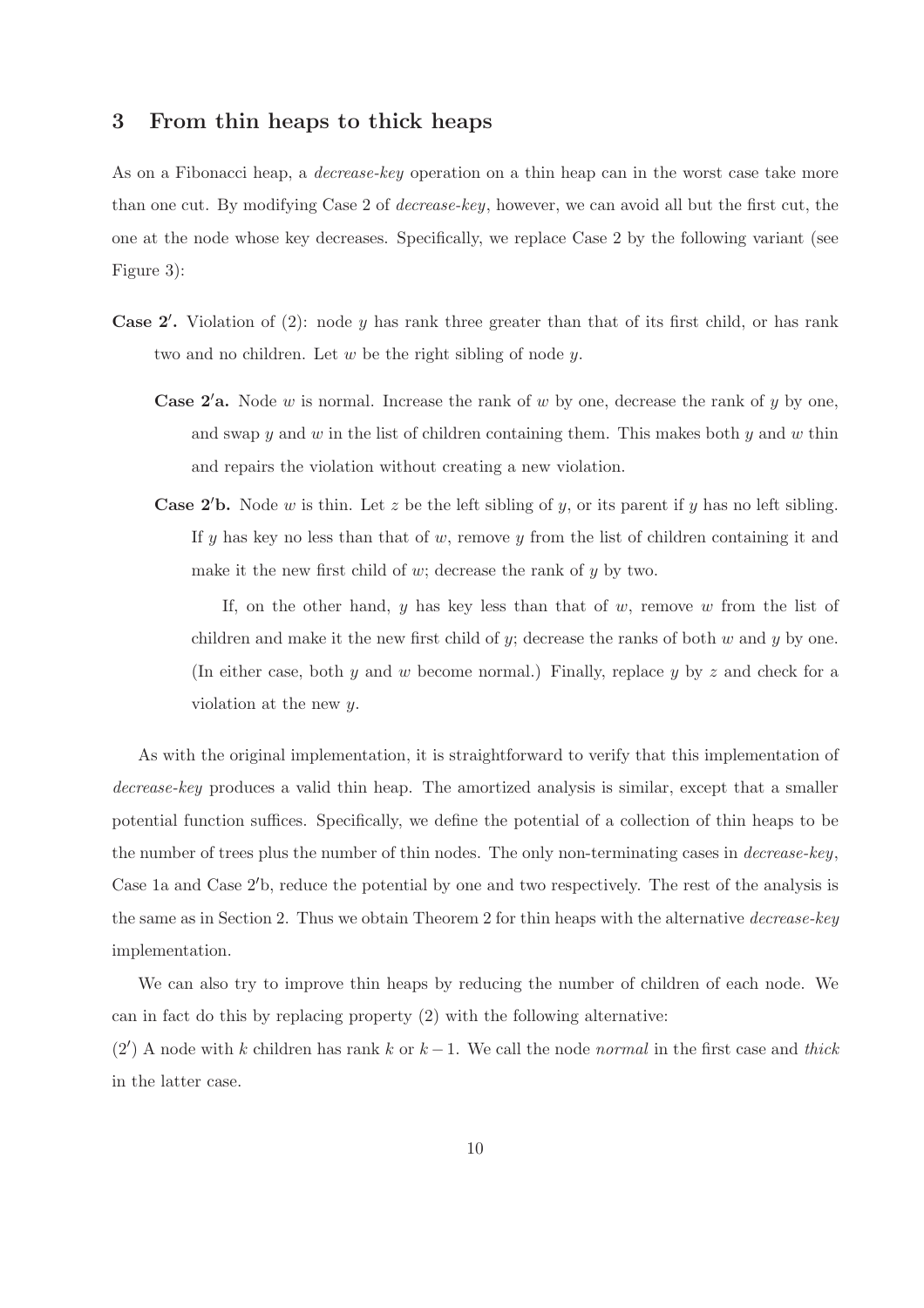

Figure 3: Alternative repair step for thin heaps. The outcome in Case 2′b depends on which of y and  $w$  has smaller key.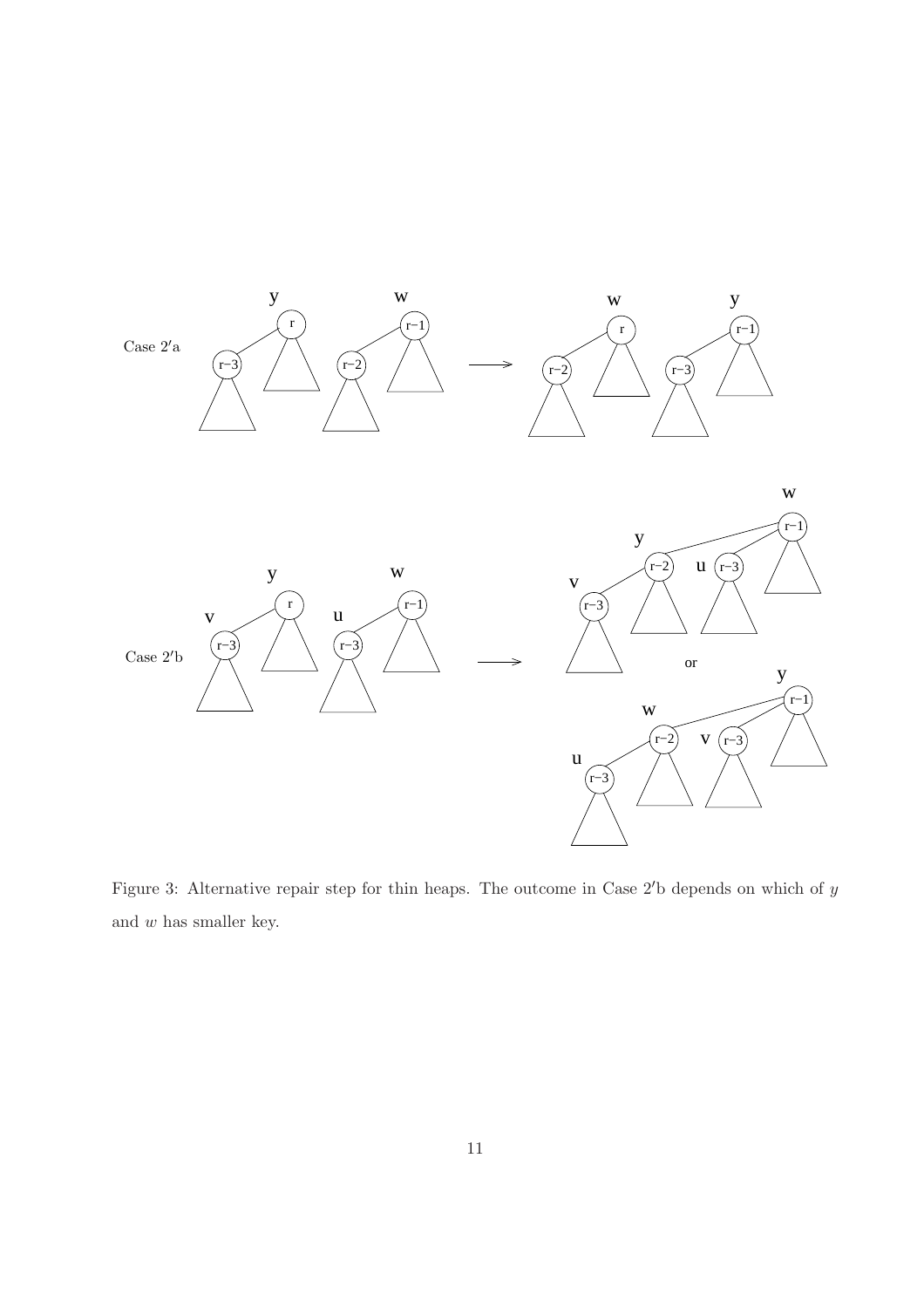We call a tree with node ranks that satisfy  $(1)$ ,  $(2')$ , and  $(3)$  a *thick tree*. For thick trees the following improvement of Lemma 1 holds:

#### **Lemma 3.** A node with k children in a thick tree has at least  $2^k$  descendants including itself.

*Proof.* We prove the lemma by induction on k. The lemma is clearly true for  $k = 0$ . Suppose  $k \ge 1$ , let x be a node with k children in a thick tree, and consider the subtree rooted at x, which is itself a thick tree. Cutting the link between  $x$  and its first child and decreasing the rank of  $x$  by one results in two thick trees, one whose root x has  $k-1$  children and the other whose root, say y, has k or k − 1 children. If y has k children we obtain a smaller thick tree whose root has  $k-1$  children by cutting the link between y and its first child. Thus the original subtree rooted at  $x$  consists of at least two disjoint trees with roots having  $k-1$  children, plus possibly additional nodes. By the induction hypothesis the original subtree rooted at x contains at least  $2^{k-1} + 2^{k-1} = 2^k$  nodes.  $\Box$ 

A thick heap is a set of node-disjoint heap-ordered thick trees whose nodes are the heap items. We can implement all the heap operations except *decrease-key* on thick heaps exactly as on thin heaps. The implementation of decrease-key is similar to the alternative implementation for thin heaps, with the analogs of Cases 1a and 1b, as well as those of Cases 2'a and 2'b, switched. Specifically, perform decrease-key on a thick heap exactly as on a thin heap, but use the following repair step (see Figure 4):

#### Repair Step for Thick Heaps

- **Case 1''.** Violation of (1): node y has rank two greater than that of its next sibling, or has rank 1 and no next sibling.
	- **Case 1<sup>"</sup>a.** Node  $y$  is normal. Reduce the rank of  $y$  by one, repairing the violation and making y thick. Replace y by its left sibling, or by its parent if it is a first child, and check for a violation at the new y.
	- **Case 1''b.** Node y is thick. Remove the first child of y, say w, decrease the rank of y by one, and insert w before y in the list of children containing y. This leaves y thick and repairs the violation without creating a new violation.
- **Case 2''.** Violation of  $(2')$ : node y has rank two greater than that of its first child, or has rank one and no children. Decrease the rank of  $y$  by one, making it normal. If  $y$  is a root, the repair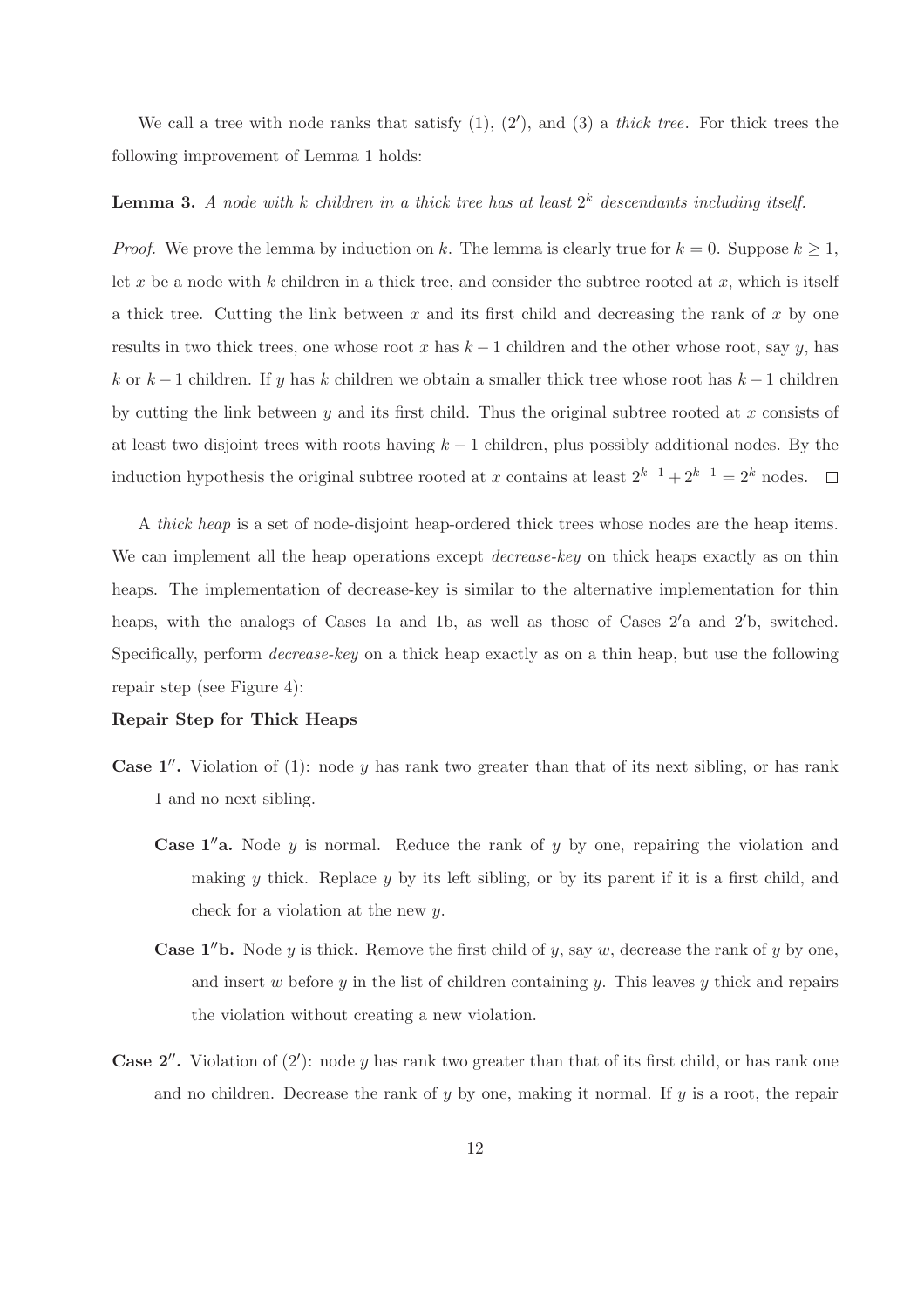is complete. Otherwise, let  $w$  be the right sibling of  $y$  and apply the appropriate one of the following two cases:

- **Case 2<sup>''</sup>a.** Node w is thick. Increase the rank of w by one and swap y and w in the list of children containing them. This makes both  $y$  and  $w$  normal and repairs the violation without creating a new violation.
- **Case 2<sup>''</sup>b.** Node w is normal. Let z be the left sibling of y, or its parent if it has no left sibling. If y has key no less than that of w, remove y from the list of children containing it and make it a new first child of  $w$ . (Node  $w$  becomes thick.) If, on the other hand,  $y$ has key less than that of  $w$ , remove  $w$  from the list of children containing it and make it a new first child of y. (Node y becomes thick.) Finally, replace y by z and check for a violation at the new y.

The correctness of *decrease-key* is easy to establish. Note that a violation of (3) can occur only if the violating root violates  $(2')$  as well. Thus the analog of Case  $(3)$  is part of case  $2''$ . More interesting is the amortized analysis of thick heaps. In thin heaps, thin nodes are bad in that they can cause expensive decrease-key operations. In thick heaps, normal (nonroot) nodes are bad in the same way; thick nodes are good. Our potential function for thick heaps is twice the number of trees plus the number of nonroot normal nodes. With this definition of the potential, the amortized time of a link (in a delete-min) is zero if we charge it an actual time of one; the link reduces the number of trees by one (decreases the potential by two) but increases the number of nonroot normal nodes by one (increases the potential by one). Each of the non-terminating cases in *decrease-key*  $(1<sup>''</sup>a)$ and  $2''$ b) converts a previously normal node to thick, decreasing the potential by one; hence the amortized time to apply the case is zero if we charge it an actual time of one. The remainder of the analysis is exactly as for thin heaps, and thus we obtain Theorem 2 for thick heaps. As with thin heaps, the worst-case time of a *decrease-key* on an n-node thick heap is  $O(\log n)$ , because each successive repair step is on a node of higher rank.

As noted in Section 1, thick heaps are isomorphic to Høyer's one-step heaps by the heap-orderedforest to half-ordered-tree mapping. In addition to this representational difference, our presentation differs from Høyer's in three ways. First, Høyer relaxes property (2′ ) to allow a node to have any rank no greater than its number of children. In fact, all the operations create only normal and thick nodes; Høyer's relaxation adds no generality. Second, Høyer adds to his data structure what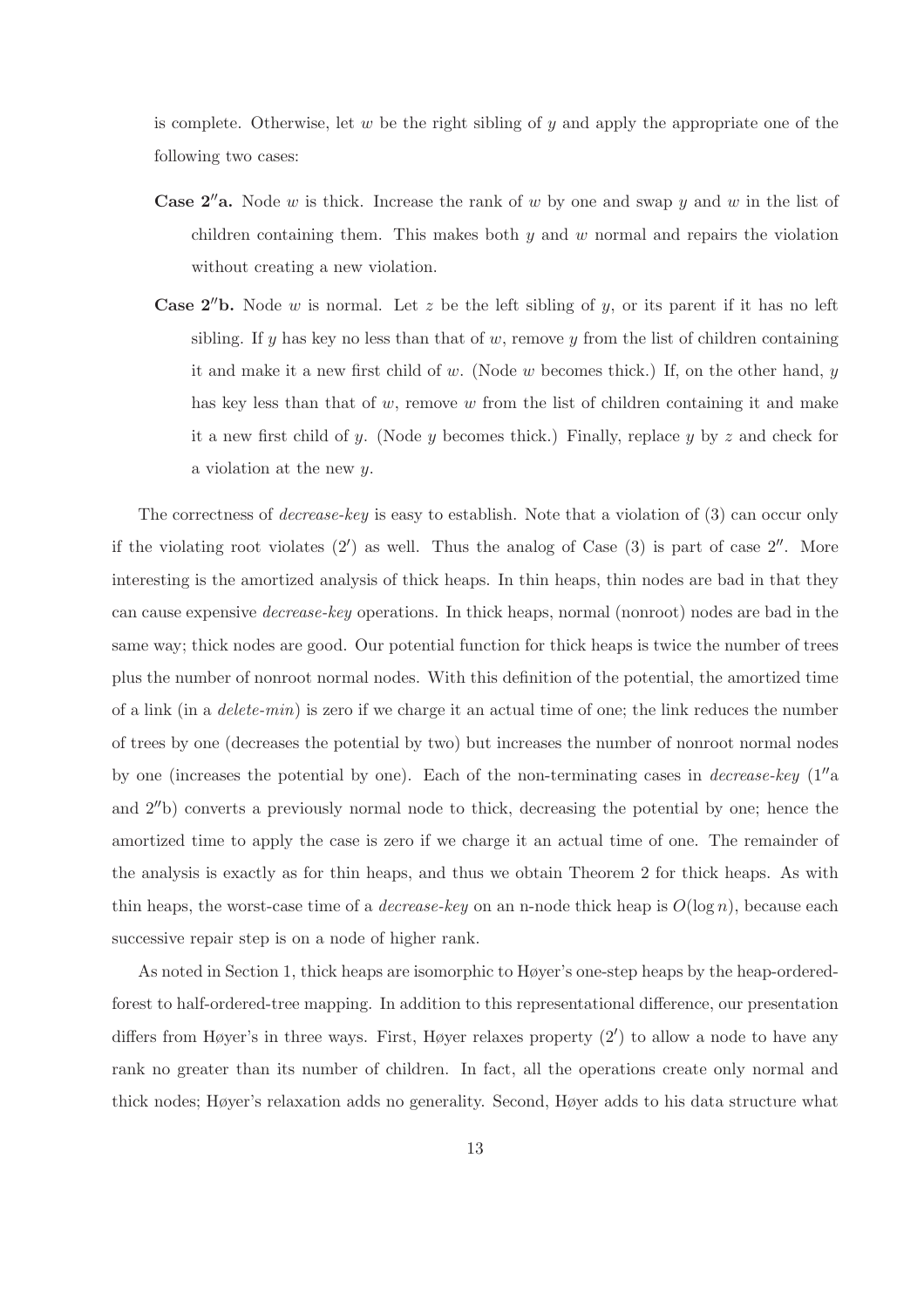

Figure 4: Repair step for thick heaps. In Cases 2<sup>''</sup>a and 2<sup>''</sup>b, node y is a nonroot and its rank has already been decreased by one. The outcome in case  $2''$ b depends on which of y and w has smaller key.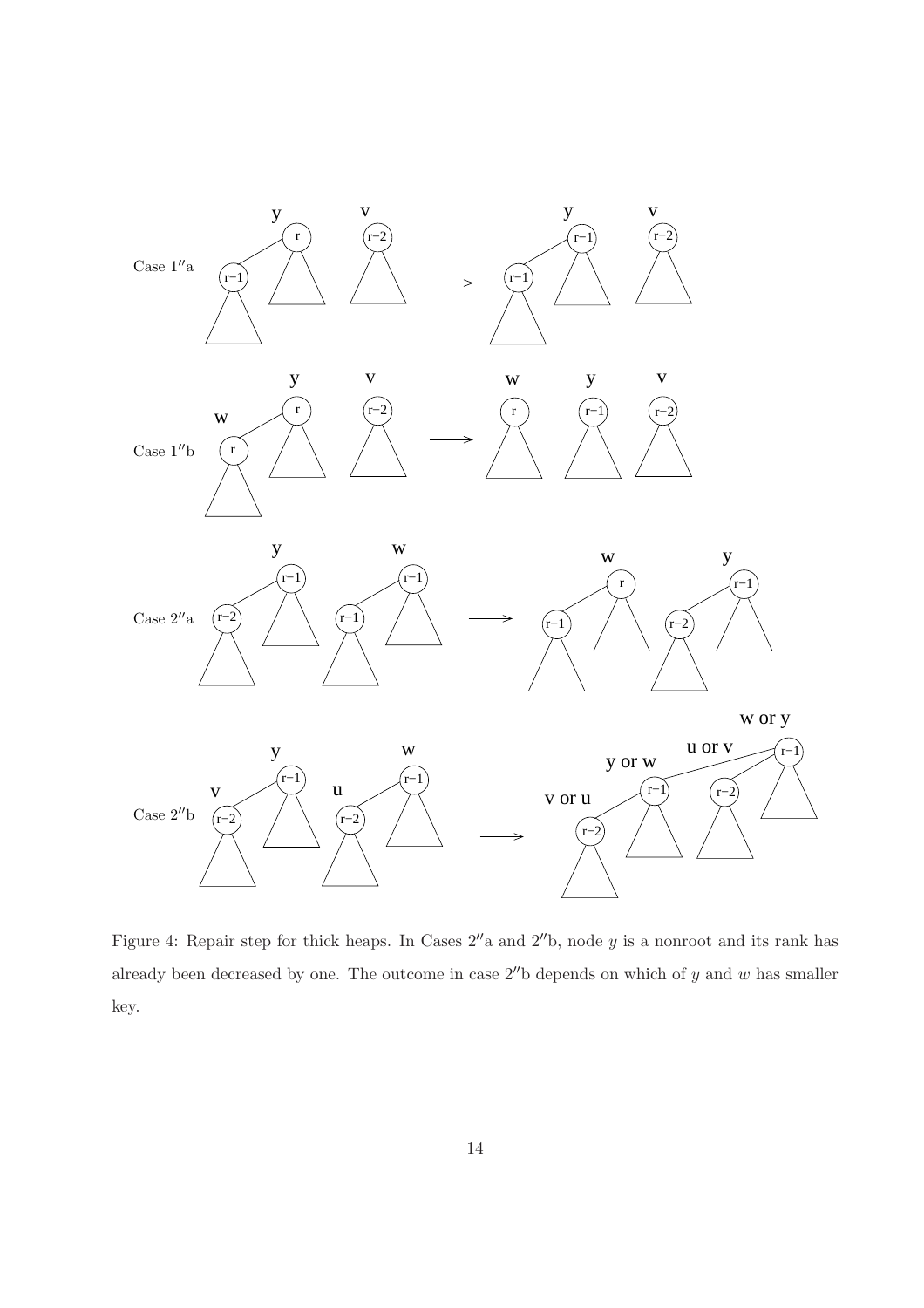he calls a tree list, which has the effect of reducing the worst-case time for a delete-min from  $\Theta(n)$ to  $O(\log n)$ , while increasing the worst-case time for a meld from  $O(1)$  to  $\Theta(\log n)$ . The tree list is a variant of an idea introduced by Driscoll et al. [12] and is related to the idea of a redudant counter, used later by Brodal [6, 7] and Kaplan et al. [22]. We discuss the use of a tree list briefly in Section 4. Finally, Høyer's amortized analysis of one-step heaps has a lacuna; he does not account for the creation of nonroot normal nodes by links. The analysis above fills this gap.

The implementation of *decrease-key* on thick heaps is analogous to the alternative implementation on thin heaps. It is natural to consider an implementation analogous to the original one on thin heaps. We obtain such an implementation by making the following substitution for case 2′′:

**Case 2'''.** Violation of  $(2')$ : node y has rank two greater than that of its first child, or has rank two and no children. Decrease the rank of  $y$  by one, making  $y$  normal. If  $y$  is not a root, proceed exactly as in Case 2, removing  $y$  from its list of children, adding it to the root list, and checking for a new violation at the old left sibling of  $y$ , or at its old parent if it had no left sibling.

Perhaps surprisingly, thick heaps with this implementation of *decrease-key* are asymptotically less efficient. To obtain an expensive sequence of operations, do  $2^k + 1$  insertions followed by one delete-min, resulting in a thick heap that is a  $B_k$  tree with all nodes normal. Then repeat the following sequence of operations any number of times: do k decrease-key operations on the deepest nodes of rank zero, followed by a single insert and a single *delete-min*. This sequence takes  $\Theta(k^2)$ time and reproduces a  $B_k$  tree with all nodes normal. The amortized cost per *decrease-key* is  $\Theta(k) = \Theta(\log n).$ 

# 4 Variants and Extentions

All the variants and extensions discussed here apply equally to both versions of thin heaps and to thick heaps, and also to other heap structures presented by Høyer and similar structures as well.

We can reduce the number of pointers per node from three to two at the cost of a small constant factor in running time. Brown [10], pp. 306-308 describes how to do this for binomial queues; the same idea works for thin or thick heaps. For example, each node can point to its right sibling, or next root if it is a root; and to its parent if it is a first child, or to the first child of its left sibling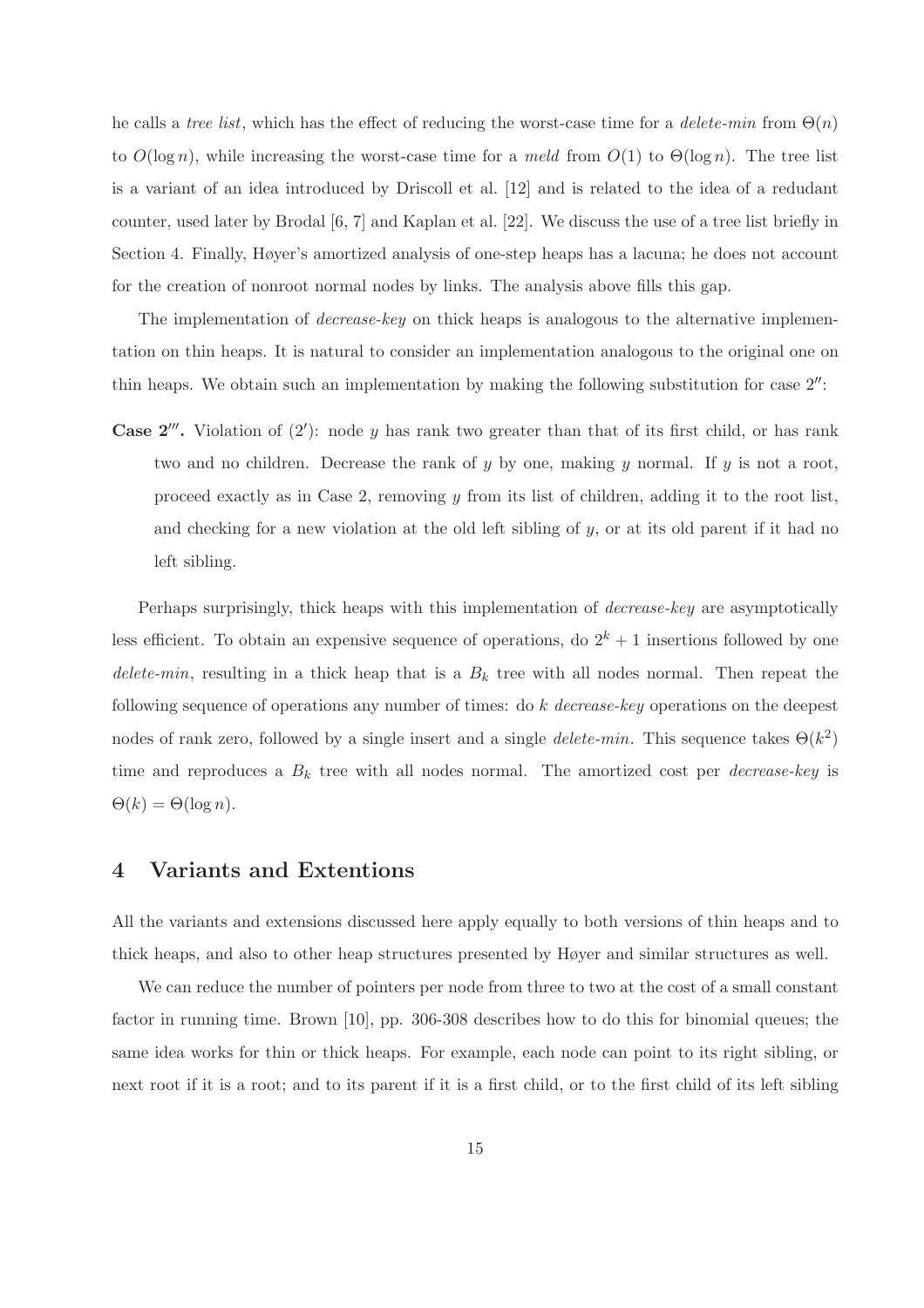if it is not a root and not a first child, or to the first child of its previous root if it is a root. (See Figure 5.) With this representation, there is no easy way to test whether a node is a root. To deal with this, we use an extra bit to mark the roots.



Figure 5: Two pointer-per-node representation of a heap. The heap consists of three binomial trees, a  $B_3$ , a  $B_1$ , and a  $B_2$ . This representation is essentially the reverse of Brown's "structure K".

Gabow et al. [20] gave an application of heaps to the problem of finding minimum spanning trees in directed graphs that requires an additional heap operation, that of *moving* a node x, along with all of its descendants, from one heap to another. This operation is only allowed if  $x$  does not have minimum key in its heap. Gabow et al. [20] describe how to perform this operation on a Fibonacci heap in  $O(1)$  amortized time; their method also works on thin or thick heaps. A move is just like a *decrease-key* operation, except that the tree with root  $x$  is moved to the new heap.

On thin and thick heaps the worst-case time of delete-min is  $O(n)$ . We can reduce this to  $O(\log n)$  without affecting the amortized time bounds of any of the operations, as follows. Keep track of the number of trees and the number of nodes in each heap. Whenever the number of trees in an n-node heap exceeds  $2\log_{\phi} n$  for thin heaps or  $2\log n$  for thick heaps, do a cleanup by repeatedly linking trees of equal rank until there is at most one tree per rank. Such a cleanup takes zero amortized time, because the  $O(\log n)$  actual time is paid for by the drop in potential caused by the links. If cleanups are done, the amortized time of all the heap operations remains the same; the worst-case times are  $O(\log n)$  for all operations except find-min, which remains  $O(1)$ .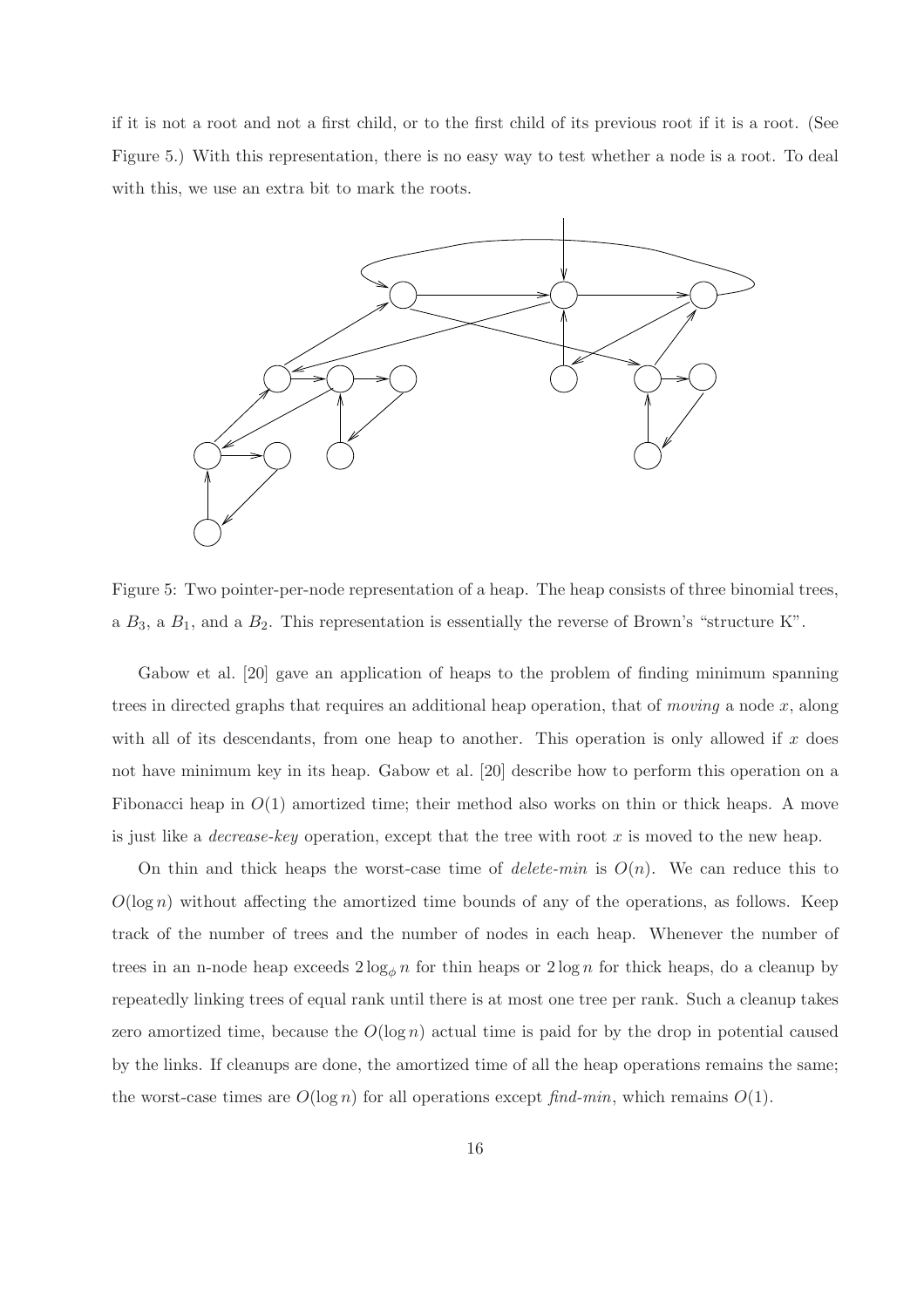A refinement of the cleanup idea preserves the  $O(\log n)$  worst-case time for *delete-min*, meld, and *decrease-key*, while reducing the worst-case time for *insert* back to  $O(1)$ . This is Høyer's tree list method: maintain, for each heap, a list of pairs of trees of equal rank, plus at most one "odd" tree per rank. When adding a new tree by an *insert* or a *decrease-key*, link two paired trees, if there are any. This guarantees that the number of trees is  $O(\log n)$ . To obtain an  $O(1)$  amortized time bound for meld, one must add  $O(\log n)$  to the potential of a n-node heap; this pays for combining the tree lists during the meld of two heaps. A drawback of this method is that each heap requires an array of trees, one per rank; there is no obvious way to implement this idea on a pointer machine.

#### References

- [1] G. M. Adel'son-Vel'skii and E. M. Landis. An algorithm for organization of information. Dokl. Akad. Nauk SSSR, 146:263–266, 1962.
- [2] A. V. Aho, J. E. Hopcroft, and J. D. Ullman. Data Structures and Algorithms. Addison-Wesley, 1982.
- [3] L. Arge, M. A. Bender, E. D. Demaine, B. Holland-Minkley, and J. I. Munro. Cache-oblivious priority queue and graph algorithm applications. In Proceedings of the  $34th$  ACM Symposium on Theory of Computing (STOC), pages 268–276. ACM Press, 2002.
- [4] R. Bayer. Symmetric binary b-trees: Data structure and maintenance algorithms. Acta Inf., 1:290–306, 1972.
- [5] A. M. Ben-Amram. What is a "pointer machine"? SIGACT News, 26(2):88–95, 1995.
- [6] G. S. Brodal. Fast meldable priority queues. In Proceedings of the 4th International Workshop on Algorithms and data structures (WADS), volume 955 of Lecture Notes in Computer Science, pages 282–290. Springer, 1995.
- [7] G. S. Brodal. Worst-case priority queues. In Proc. 7th annual ACM-SIAM Symposium on Discrete Algorithms (SODA), pages 52–58. ACM Press, 1996.
- [8] G. S. Brodal and R. Fagerberg. Funnel heap a cache oblivious priority queue. In Proc. 13th Annual International Symposium on Algorithms and Computation (ICALP), volume 2518 of Lecture Notes in Computer Science, pages 219–228. Springer, 2002.
- [9] G. S. Brodal, R. Fagerberg, U. Meyer, and N. Zeh. Cache-oblivious data structures and algorithms for undirected breadth-first search and shortest paths. In Proceedings of the 9th Scandinavian Workshop on Algorithm Theory (SWAT), volume 3111 of Lecture Notes in Computer Science, pages 480–492. Springer, 2004.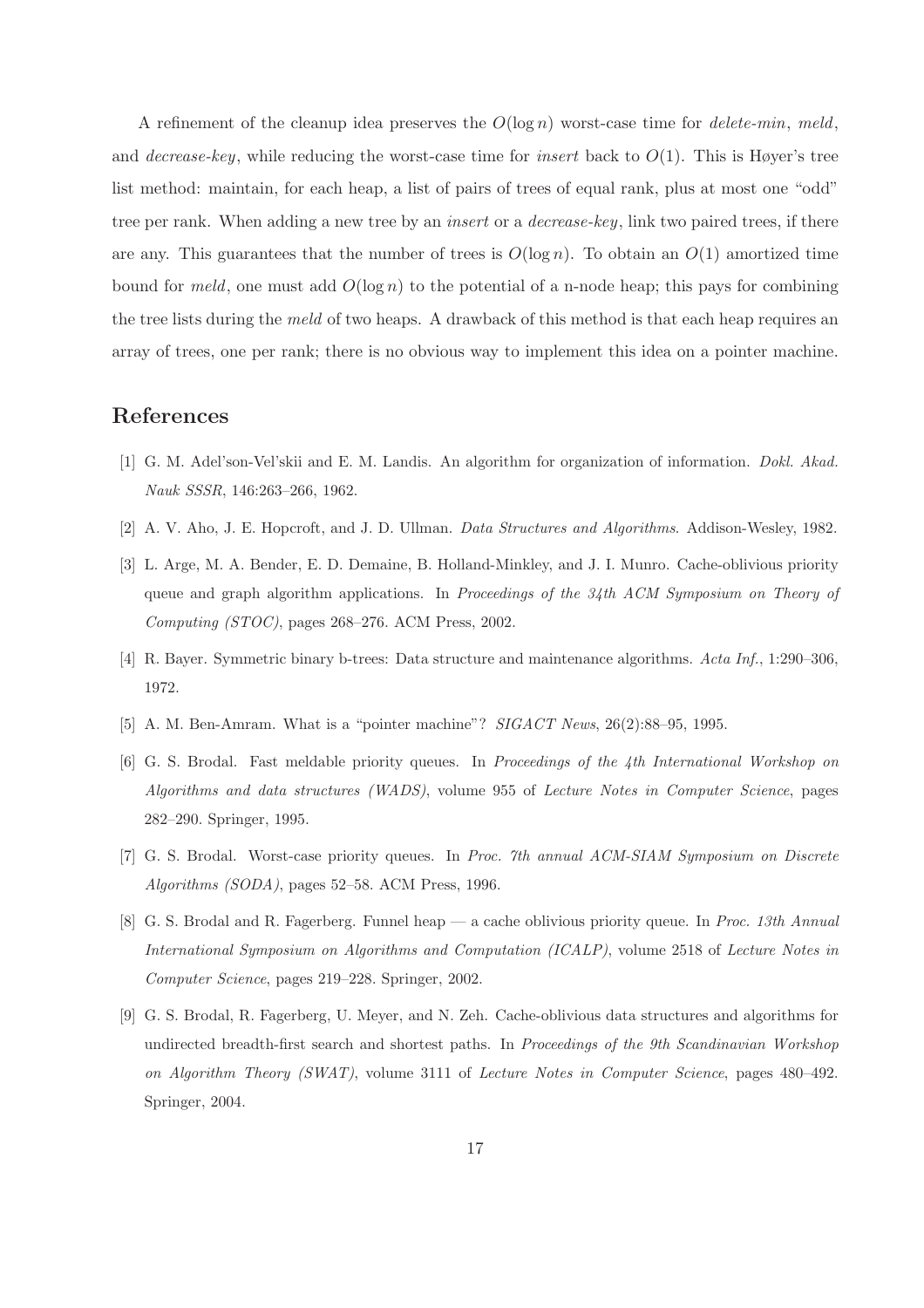- [10] M. R. Brown. Implementation and analysis of binomial queue algorithms. SIAM J. Computing, 7(3):298– 319, 1978.
- [11] T. H. Cormen, C. E. Leiserson, R. L. Rivest, and C. Stein. Introduction to Algorithms. MIT Press, Cambridge, Massachusetts, second edition, 2001.
- [12] J. R. Driscoll, H. N. Gabow, R. Shrairman, and R. E. Tarjan. Relaxed heaps: an alternative to Fibonacci heaps with applications to parallel computation. Comm. ACM, 31(11):1343-1354, 1988.
- [13] A. Elmasry. Layered heaps. In Proceedings of the 9th Scandinavian Workshop on Algorithm Theory (SWAT), volume 3111 of Lecture Notes in Computer Science. Springer, 2004.
- [14] A. Elmasry. Parameterized self-adjusting heaps. J. Algorithms, 52(2):103–119, 2004.
- [15] M. L. Fredman. On the efficiency of pairing heaps and related data structures. J. Assoc. Comput. Mach., 46(4):473–501, 1999.
- [16] M. L. Fredman. A priority queue transform. In Proceedings of the 3rd International Workshop on Algorithm Engineering (WAE), volume 1668 of Lecture Notes in Computer Science, pages 243–257. Springer, 1999.
- [17] M. L. Fredman, R. Sedgewick, D. D. Sleator, and R. E. Tarjan. The pairing heap: a new form of self-adjusting heap. Algorithmica, 1:111–129, 1986.
- [18] M. L. Fredman and R. E. Tarjan. Fibonacci heaps and their uses in improved network optimization algorithms. J. Assoc. Comput. Mach., 34(3):596–615, 1987.
- [19] Michael L. Fredman and Dan E. Willard. Trans-dichotomous algorithms for minimum spanning trees and shortest paths. J. Comput. Syst. Sci., 48(3):533–551, 1994.
- [20] H. N. Gabow, Z. Galil, T. Spencer, and R. E. Tarjan. Efficient algorithms for finding minimum spanning trees in directed and undirected graphs. Combinatorica, 6(2):109–122, 1986.
- [21] P. Høyer. A general technique for implementation of efficient priority queues. In Proc. 3rd Israel Symp. on Theory of Computer Systems, pages 57–66. IEEE Computer Society Press, 1995.
- [22] H. Kaplan, N. Shafrir, and R. E. Tarjan. Meldable heaps and boolean union-find. In Proc. 34th Annual ACM Symposium on Theory of Computing (STOC), pages 573–582, 2002.
- [23] H. Kaplan and R. E. Tarjan. New heap data structures. Technical Report TR-597-99, Princeton University, 1999.
- [24] D. E. Knuth. Fundamental Algorithms, volume 1 of The Art of Computer Programming. Addison-Wesley, Reading, Massachusetts, third edition, 1997.